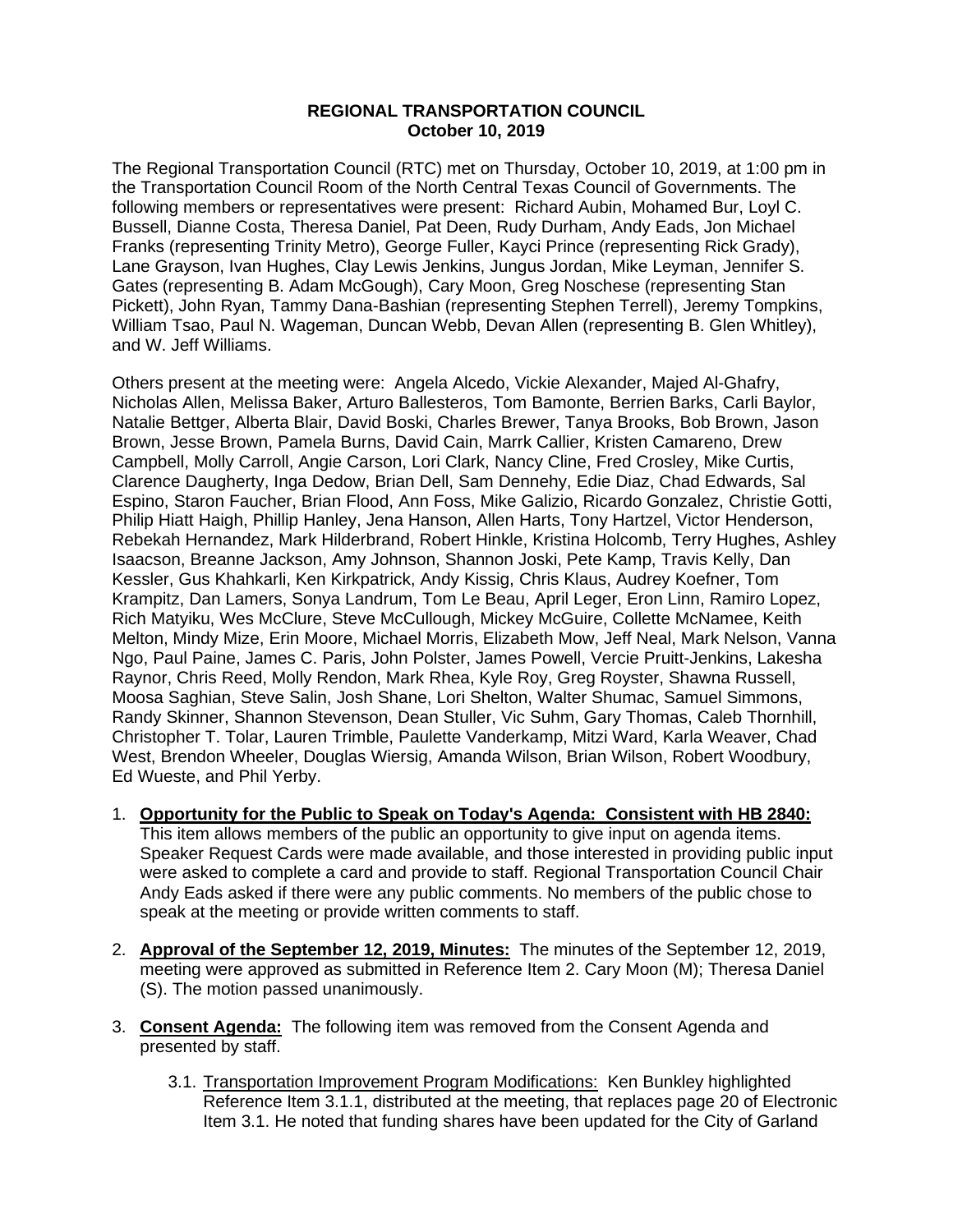project in order to represent the 20 percent local match as regional, Regional Toll Revenue funds. He added that the total project amount remained unchanged. Approval of revisions to the 2019-2022 Transportation Improvement Program (TIP) provided in Electronic Item 3.1 and the update to page 20 distributed in Reference Item 3.1.1 was requested. Action also included approval for staff to amend the Unified Planning Work Program and other planning/administrative documents with TIP-related changes.

A motion was made to approve Item 3.1 as presented. Richard Aubin (M); Ivan Hughes (S). The motion passed unanimously.

The following item was included on the Consent Agenda.

3.2. FY2020 and FY2021 Unified Planning Work Program Modifications: Regional Transportation Council approval of modifications to the FY2020 and FY2021 Unified Planning Work Program was requested. Action also included direction for staff to also amend the Transportation Improvement Program and other administrative/planning documents, as appropriate, to reflect the approved modifications. The proposed amendments were provided in Electronic Item 3.2.1 and additional information was provided in Electronic Item 3.2.2.

A motion was made to approve Item 3.2 on the Consent Agenda. John Ryan (M); Theresa Daniel (S). The motion passed unanimously.

4. **Orientation to the Agenda/Director of Transportation Report:** Michael Morris thanked Ann Zadeh for representing the Regional Transportation Council (RTC) at the recent launch of electric bus service in Fort Worth. In addition, he thanked the City of Irving for hosting the September 12, 2019, RTC meeting as part of the Irving Transportation Investment Summit. Mr. Morris also discussed an upcoming workshop approved by RTC Chair Andy Eads. The workshop, scheduled for 11:00 am on November 14, 2019, will include discussion of new direction on local option and transit. In addition, the path forward to begin conversations with the Texas Department of Transportation Headquarters on advancing tolled managed lanes in the region will be discussed. Mr. Morris also noted that November 10-16 is National Traffic Incident Response Awareness Week. The North Central Texas Council of Governments (NCTCOG) will recognize Traffic Incident Management instructors and regional Roadside Assistance Patrol Program staff by hosting a luncheon on November 14. Roadside Assistance Patrol vehicles will also be on display beginning at 11:45 am. Mr. Morris discussed ongoing conversations regarding design conflicts on IH 345 and the Dallas Area Rapid Transit D2 line. Related correspondence was distributed at the meeting in Reference Item 4.12. The 2018 Safety Performance Report was provided in Electronic Item 4.1, and information on the November 7 Traffic Incident Management Executive Level Course was provided in Electronic Item 4.2. Information on current air quality funding opportunities for vehicles was provided at [www.nctcog.org/trans/quality/air/funding-and](http://www.nctcog.org/trans/quality/air/funding-and-resources/fundingvehicle)[resources/fundingvehicle](http://www.nctcog.org/trans/quality/air/funding-and-resources/fundingvehicle) and upcoming Dallas-Fort Worth Clean Cities events were provided at [www.dfwcleancities.org/dfw-clean-cities-meetings.](http://www.dfwcleancities.org/dfw-clean-cities-meetings) Electronic Item 4.3 contained a status report on the current ozone season. In addition, the Environmental Protection Agency recently recognized NCTCOG for its continued efforts to promote the SmartWay Transport Program. Details were provided at [www.nctcog.org/smartway.](http://www.nctcog.org/smartway) An east/west equity update was provided in Electronic Item 4.4 and a 511DFW fact sheet was provided in Electronic Item 4.5. Electronic Item 4.6 included information regarding the October 14 public meeting. September online input opportunity minutes were provided in Electronic Item 4.7 and the Public Comments Report was provided in Electronic Item 4.8. Recent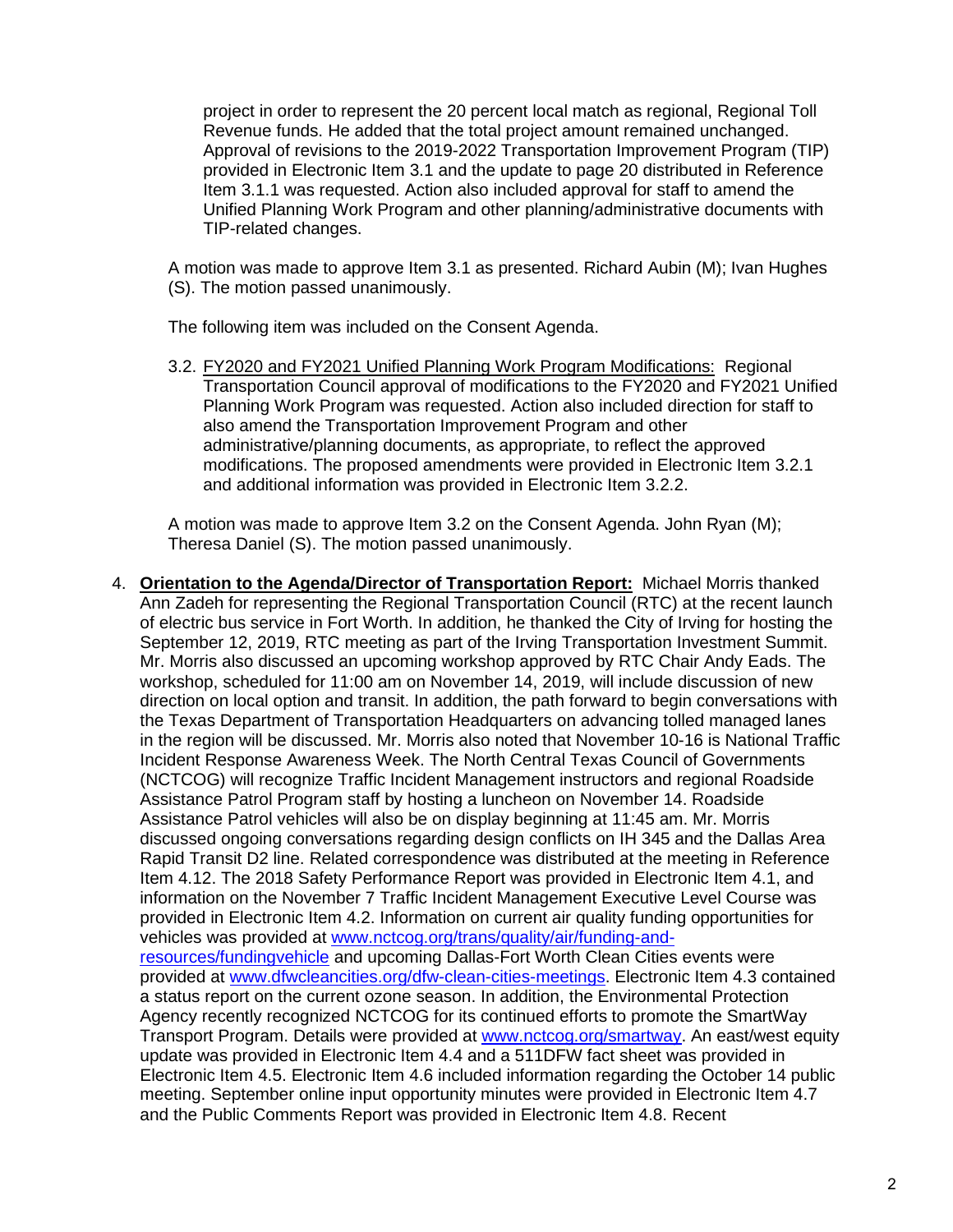correspondence was provided in Electronic Item 4.9, recent news articles in Electronic Item 4.10, and recent press releases in Electronic Item 4.11. Transportation partner progress reports were distributed at the meeting.

5. **Next Steps with the Texas Department of Transportation:** Michael Morris presented proposed next steps to reengage the Texas Department of Transportation (TxDOT) and the Texas Transportation Commission (TTC) on innovative transportation funding policies. He highlighted the efforts over the last 15-20 years to advance mobility in the region. Elements that have been included in the past and proposed for the future include: local option, a level playing field for local entities within public transportation service areas and local governments that do not pay for transit, the history and effectiveness of TxDOT funding tools, partnerships with Class 1 railroads, seamless rail and potential regional passenger rail, the institutional structure of hyperloop for movement of people and goods, tolled managed lanes, and guaranteed transit within tolled managed lanes. He noted that the success of transportation partnerships and innovative funding in the region have resulted in congestion that has remained relatively constant over the past ten years despite significant growth in the region. Next steps with TxDOT will focus on four areas and will begin with partnership. He discussed the responsibility of the Metropolitan Planning Organization (MPO) regarding planning and the responsibility of the Texas Transportation Commission, each of which have "veto" authority regarding project selection and must give approval for projects to move forward to implementation. The Regional Transportation Council (RTC) can block projects the State selects for funding by not including the projects in the Mobility Plan, Transportation Improvement Program, Congestion Management Process, and/or Air Quality Conformity. In addition, under federal rule, half of the project selection authority rests with the Governor and half with local elected officials in the region creating a relationship between the region and its state agency on how best to proceed with transportation projects. The second focus of the discussion is innovative funding. In the past, revenue has been available through local contributions, North Texas Tollway Authority (NTTA) loans, Transportation Infrastructure Finance and Innovation Act (TIFIA) or other loan funding available through private entities or the State Comptroller, public-private partnerships, Regional Toll Revenue funds, NTTA toll roads, tolled managed lanes, and TxDOT loans. Mr. Morris noted the importance of focusing on the following tools in the discussion with TxDOT: the environmental clearance of tolled manages lanes, borrowing money to get projects to construction faster, the need for a public-private partnership on IH 35 in Austin, and tolled managed lanes in the region. Statewide formula allocation is the third focus for discussion with TxDOT. He explained the historical partnership with TxDOT and the decision for statewide formula allocations. The various innovative funding tools utilized by the region where highlighted, and he noted that formula allocation was promised for continued fair allocation to the region even though the region has utilized other innovative options to advance transportation. The historical formula allocation has been documented through minutes of the TTC meetings, correspondence from Senator Nichols, Regional Toll Revenue agreements, and legislation. In addition, statewide funding allocation remains important as the size of the Category 12 Commission Strategic funds grow over time. He noted that staff will be reviewing the past few Unified Transportation Programs to ensure that the formula allocations have been followed and will continue to address the TIFIA loan on Midtown Express that has been approved, but not yet placed on SH 183. If conversations with TxDOT occur, staff believes the Governor should receive credit for all projects, not just projects funded through the Clear Lanes initiative. If a path forward can be determined for tolled managed lanes, the Governor should also receive credit for this innovative funding tool. Mr. Morris highlighted proposed good government principles that outline the conditions under which tolled managed lanes could be built. MPOs will work with toll road entities to update the toll road system, must demonstrate that Proposition 1 and 7 revenues do not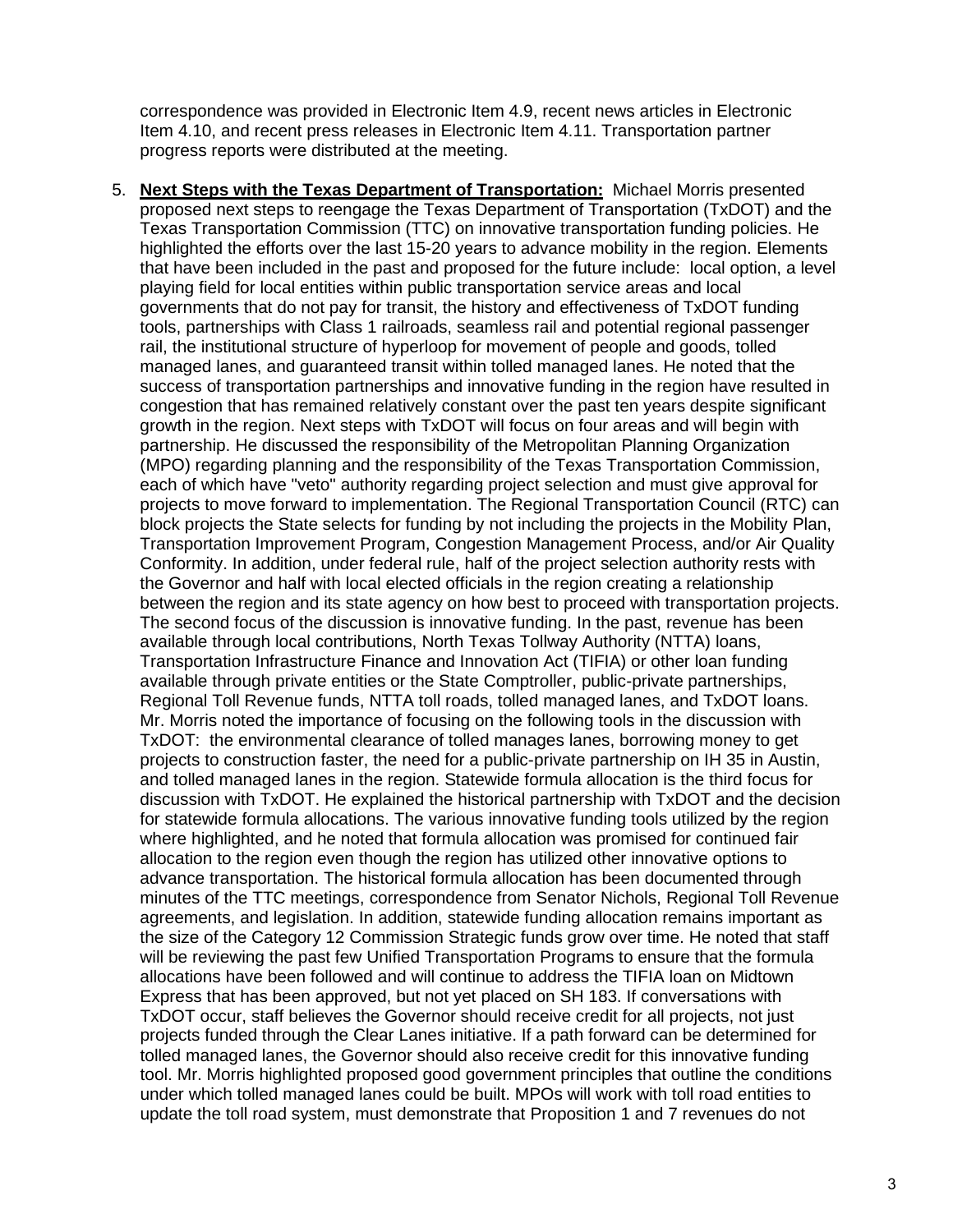meet transportation needs, and must have representation that is a minimum of 75 percent elected officials. In addition, MPOs must have a second vote of elected officials for consideration of a tolled project and it must be approved with a 66 percent super majority roll call vote. The MPO must also have a policy that restricts tolled managed lanes to a minority of its planning area and to reduce tolls in non-congested times once bonds, operations, maintenance, and rehabilitation funds are established. As a result of these MPO good government principles, tolled managed lane financial tools would be reestablished. He noted that this position is no different that the leadership position taken by the MPO in the past to build transportation projects despite the lack of revenue. Lastly, policy implications were presented. These policies permit the region to advance environmental clearance on tolled managed lanes that been placed on hold, the US 75 Technology Lane, as well as new tolled managed lanes. He added that policy implications would not change the priority of Collin County projects such as US 380, North/South Roadways, and the location of the regional loop. All would proceed as currently planned. In addition, conversations will be necessary with NTTA about the future of toll roads. Mr. Morris discussed the past decision by the region against creation of a Regional Mobility Authority (RMA) and noted that staff does not believe that an RMA is necessary and is not the correct method to address policy issues. However, he noted this may be included as part of future discussions if it is the only way to proceed with tolled projects in the region. RTC Chair Andy Eads asked Mr. Morris to explain the meaning of an RMA for new members and those viewing the meeting. Mr. Morris noted that an RMA is a political subdivision formed by one or more counties to implement tolled transportation projects. An RMA often must obtain seed money from the State to jumpstart a project and the revenue from the project would sustain the entity. He added that there are several across the state, but that the region never opted for an RMA because the MPO played the role of the policy maker and TxDOT was the construction agent for projects. An RMA would have its own staff of engineers and consultants and procure projects to be built through agreements with TxDOT. Mr. Morris noted that elements of the proposed conversation with TxDOT will be discussed in more detail at a work session scheduled on November 14, 2019. In addition, he noted that members would be provided a copy of the presentation in advance of the work session.

6. **Regional 10-Year Plan Commitments:** Christie Gotti provided an update on the status of funding commitments for several projects in the Regional 10-Year Plan. Action at the September 12, 2019, meeting on the Regional 10-Year Plan project listing included approval of the temporary removal of funding from several projects and funding swaps between Category 12 and Category 2 funds for other projects. These changes were made to leverage additional Category 12 funds from the Texas Transportation Commission (TTC). Staff has reviewed the full project list and project changes have been separated into categories. These include projects staff anticipates will be refunded in a future Regional 10-Year Plan update, projects that remain unfunded, projects for which staff will continue to request TTC concurrence, and one project for which a conversation with the Texas Department of Transportation (TxDOT) is needed. Projects proposed to be refunded in a future Regional 10-Year Plan were highlighted. In Collin County, staff proposed that the swap of Category 12 funds for Category 2 funds on North/South Roadways be reversed. Category 12 funding was proposed to be requested in the future for IH 35E from IH 30 to SH 183 (Lower and Lowest Stemmons) and IH 30 at Loop 12 in Dallas County. Also, staff proposed Category 2 funds to be added for the tolled components and Category 12 funds to be requested for the non-tolled components of IH 30 from IH 45 to Bass Pro. In Denton County, \$50 million in Category 2 funds were removed from the Greenbelt/Regional Outer Loop at FM 428 to leverage the funds elsewhere, and staff proposed to replace the Category 2 funds. For IH 30 at Monty Stratton in Hunt County, staff will continue to request Category 12 funds in the future. In Tarrant County, staff proposed to place Category 2 funds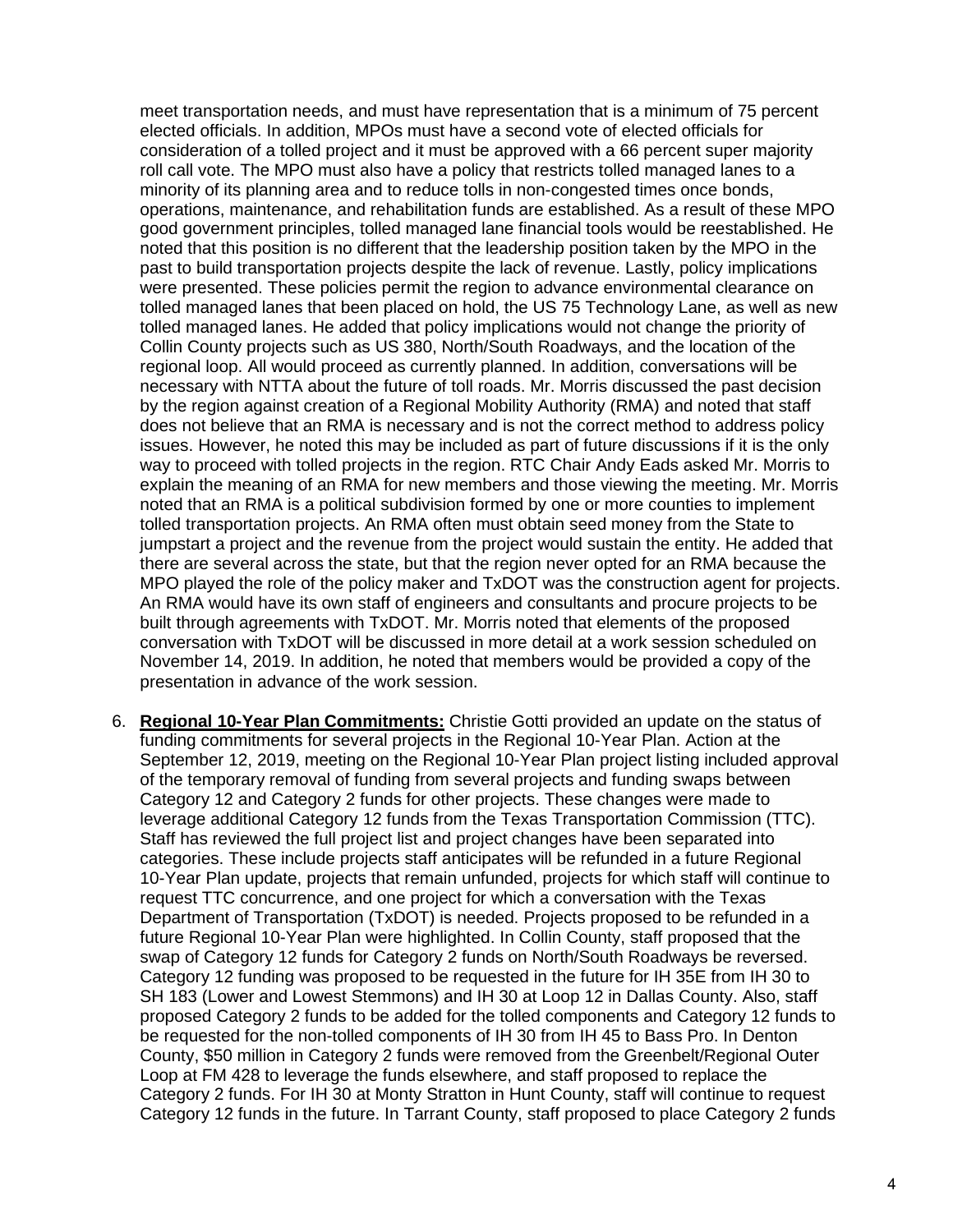back on two sections of IH 30 in the future, one from IH 820 to Summit Avenue and one from US 287 to Cooper Street. Regional Transportation Council (RTC) Secretary Theresa Daniel asked the proposed timeframe to refund projects. Staff noted that the goal is to begin conversations with the TTC now to hopefully have a resolution of the process by the end of the year. Once the results of the conversation with TxDOT Headquarters are known, staff will work early next year to backfill funding on the projects before development and approval of the next Unified Transportation Program (UTP) by the TTC in August 2020. Ms. Gotti also highlighted projects proposed to remain unfunded and noted that these projects fall into two subcategories. The first category includes projects proposed to remain unfunded. For IH 35E in Dallas County from 67 to Laureland, insufficient funding was available for the project, so funding was removed and used elsewhere. Similarly, \$42 million was available for five interchanges on IH 35E in Ellis County. One of the locations was funded with the \$42 million and staff proposed to leave the remaining interchanges unfunded. The second category includes two projects for which funding had been identified for Phase 2 of the projects: SH 183 (Midtown Express) in Dallas County and IH 35E in Denton County. For both projects, funds previously identified in the Regional 10-Year Plan were placed on specific projects, so staff proposed to leave those projects as currently listed. Next, Ms. Gotti discussed projects that have funding identified, but have not yet been included in the UTP. These include the North/South Roadways and US 380 in Collin County. Since the projects are placeholders and do not have control-section-job (CSJ) numbers, there is no current process to include them in the UTP. She noted that staff will continue to work with the communities over the next year to come to consensus on the specific projects and are also working with TxDOT on a process to reflect commitments in the UTP even if a specific improvement has not yet been identified. In Hunt County, several projects were previously identified with Category 2 funds that were removed in order to use Category 12 funds on the projects. The TTC did not select the projects for Category 12 funding. Staff proposed that the funds for the projects be reverted to Category 2 and staff will continue to seek TTC concurrence on the projects. These include FM 1570 from IH 30 to SH 66, FM 2642 from FM 25 to SH 66, IH 30 at FM 1902, and SH 24/SH 11 from Culver Street to Live Oak and SH 11 from SH 24 to Monroe Street. In addition, staff will continue to request TTC concurrence for SH 183 at Pumphrey in Tarrant County which is a new project that was not included in the UTP. The final category discussed was a project for which staff will request that TxDOT take the lead regarding how to fund the Hood County project. US 377 in Granbury had been listed in the UTP with Category 2 funds but had never been listed in the region's 10-Year Plan. TxDOT removed the project because it was not in the region's list. However, this project received 200-300 public comments. Staff will work with TxDOT to determine potential funding for this project. Ms. Gotti noted that staff will continue to engage TxDOT as mentioned in Agenda Item 5 and begin to identify funding for the next iteration of the 10-Year Plan. She noted that staff must first receive target allocations from TxDOT for the next round of funding. Once received, staff will coordinate with TxDOT on the next round of candidate projects and review internally the next subset of projects in the first 10-year increment of the Mobility Plan. Additional details were provided in Electronic Item 6.

7. **High-Speed Rail Work Plan: Dallas/Arlington/Fort Worth:** Michael Morris presented a draft work plan for advancing high-speed rail technology between Dallas, Arlington, and Fort Worth. Efforts to date were highlighted and include a Request for Information to the high-speed rail industry asking about best practices and interest in implementing a highspeed rail project between Dallas and Fort Worth, as well as a review of alignments and stations studies. In addition, \$5 million in funding was approved to procure consultant assistance for environmental clearance of the corridor between Dallas, Arlington, and Fort Worth. He noted that approximately \$900 million from a California high-speed rail project has been unutilized and that there may be an opportunity to request a portion of the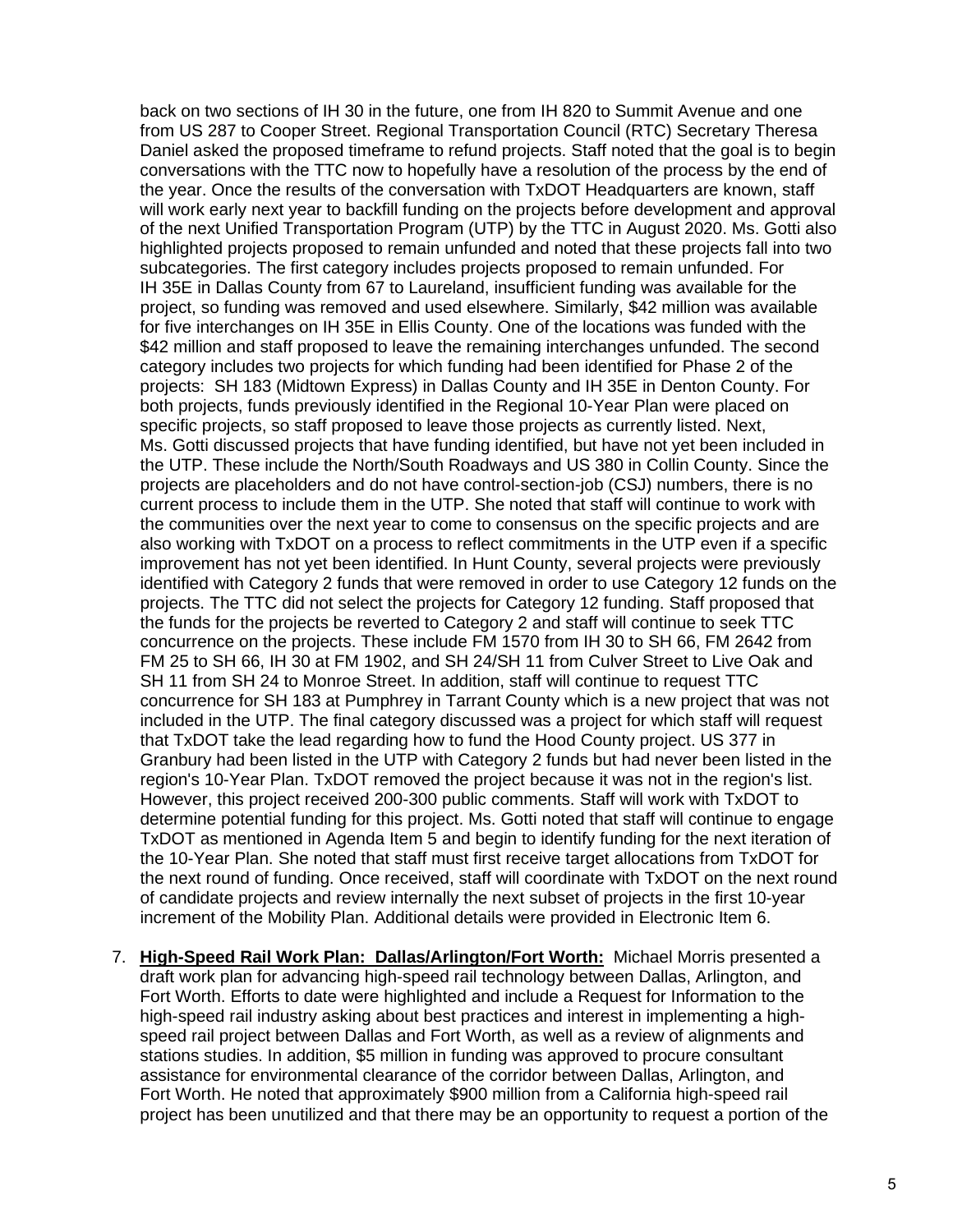funding for high-speed rail in the region or in the proposed corridor to Laredo. Also discussed was the North Central Texas Council of Governments staff and Regional Transportation Council member site visits to see the hyperloop technology. Final efforts to date include agreements with the Federal Transit Administration and the Federal Railroad Administration that will be the federal agencies overseeing the study. Mr. Morris also highlighted alignment studies that include high-speed rail and hyperloop technology. Currently, staff is working on a public and agency engagement plan, preparing for travel demand forecasting, and developing the draft purpose and need. In addition, efforts are underway to rebrand the project. Data collection efforts have also begun, as well as development of a detailed work plan. The scope of work includes two phases: Phase 1 will include public involvement and alternative analysis for both alignment and technologies and Phase 2 will be a traditional preliminary engineering and environmental documentation that must be completed within a two-year timeframe. Mr. Morris noted that the North Central Texas Council of Governments is expected to release the Request for Proposals for consultant assistance on October 18 and that a pre-proposal conference is scheduled for November 1, 2019. Additional information was provided in Electronic Item 7.

- 8. **Hyperloop Certification Facility:** Michael Morris provided an update on efforts related to the anticipated Request for Proposals for a hyperloop certification facility. Virgin Hyperloop One has indicated that it plans to release a Request for Proposals for a certification facility in the United States to test its hyperloop technology and has also recently informed the Texas Governor of its interest to construct the facility in the State of Texas. Potential north/south facilities that could be used as a certification track include the area from Arlington/Grand Prairie to the Dallas-Fort Worth International Airport and the former Naval Air Station location between Dallas and Fort Worth. Entities interested in proposing a certification facility within their jurisdiction were asked to contact Angela Alcedo and provide an approximate alignment on a map, identify a preferred cross section, right-of-way status for the proposed corridor, and willingness to provide a funding commitment. The responses will help staff prepare for the upcoming Request for Proposals and are due by 5:00 pm on November 22. Members were asked to consider the phases and timing on the specification table presented which describes the phases of the eventual 8-9 mile certification track and the two proposed cross sections for the technology. Option 1 will contain hyperloop only. Option 2 will include hyperloop on the outside and next generation people mover or autonomous transit vehicle technology in the center. The Dallas Regional Chamber has been engaged to address non-certification requirements and the Regional Transportation Council will retain presentation of potential certification track alignments. Mr. Morris noted that the North Central Texas Council of Governments will send letters to entities, including the details of the requested information, for them to determine their interest in submitting potential certification track locations.
- 9. **Volkswagen Settlement Update and New Call for Projects:** Lori Clark provided an update regarding available funding from the Volkswagen settlement. As a reminder, Volkswagen installed emissions defeat devices on its light-duty diesel vehicles and following resulting lawsuits, approximately \$209 million was allocated to the State of Texas as part of the Volkswagen settlement. An overview of the trust and a status of the funding rounds was provided in Electronic Item 9. Funds are managed by the Texas Commission on Environmental Quality (TCEQ). Of the total, approximately \$169 million was made available for mitigation actions such as replacing or repowering older heavy-duty diesel items with newer, lower emission items. To date, the TCEQ has allocated approximately 35 percent for school, transit, and shuttle buses. Although the funding opportunity remains open, she noted that all available funding has been requested in the Dallas-Fort Worth region. Approximately 25 percent has been set aside for refuse haulers and the funding opportunity for those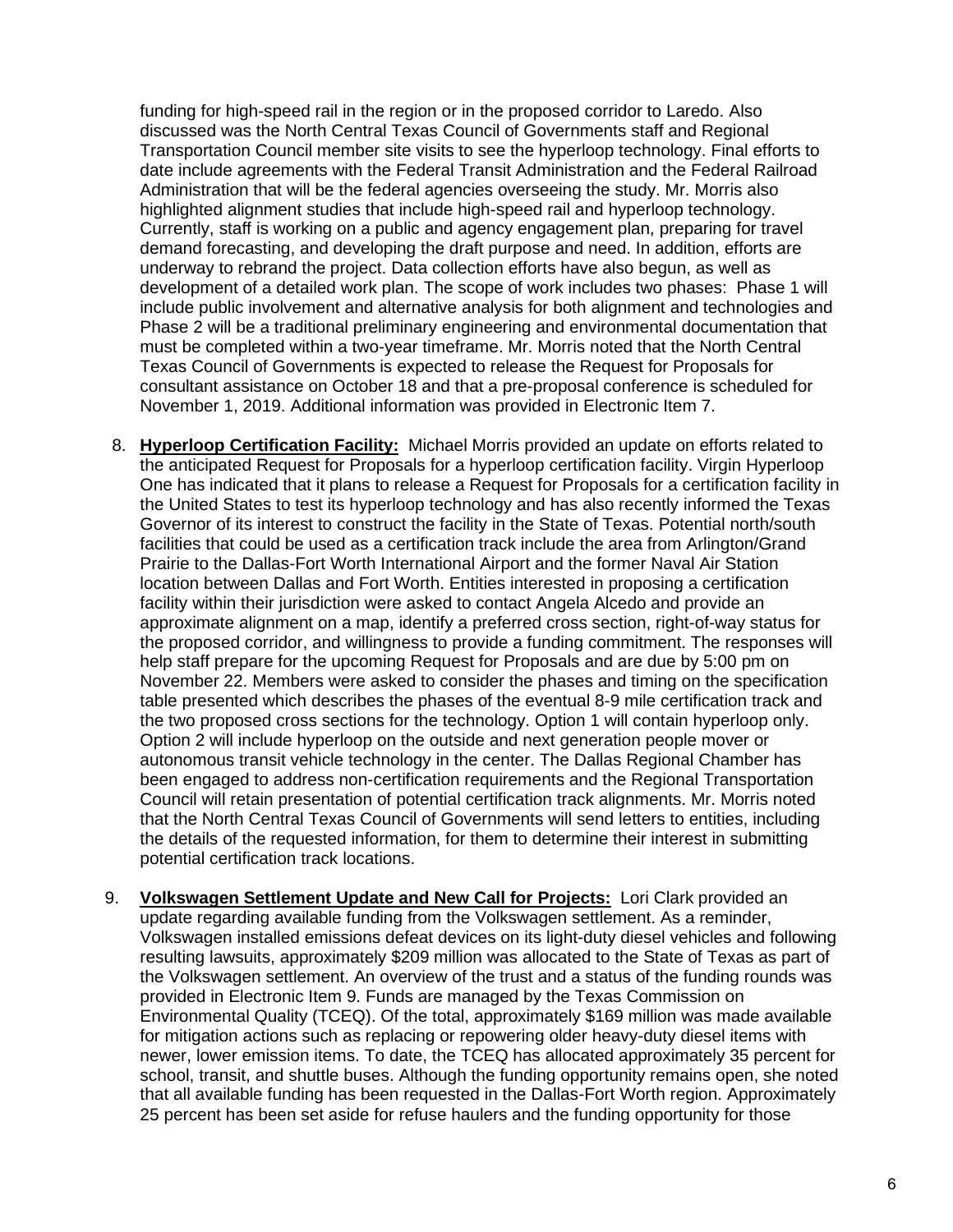projects opened October 8, 2019. Approximately \$8 million is available in the Dallas-Fort Worth region on a first-come, first-served basis. Government agencies can qualify for up to 80 percent of the project cost. This leaves approximately 50 percent of the funding for the remaining category which includes local freight and port drayage trucks, air ground support equipment, and forklifts or port cargo-handling equipment. Ms. Clark noted that funding for the school bus projects went quickly and provided a comparison of the available funds allocated to various regions versus the funding that was requested. Of all eligible areas, more money was requested than allocated except for the El Paso area. She noted that staff will monitor the bus and refuse hauler funding to see if there is a similar pattern. Staff may suggest that the Regional Transportation Council (RTC) go on record with the TCEQ to request that it consider reallocation of the some of the funding that has not been utilized in other areas. RTC Secretary Theresa Daniel asked if staff believed there was a possibility that funding could be reallocated. Ms. Clark noted that although the possibility is low, the TCEQ has reserved the right to reallocate funds. If there is compelling evidence, she noted that it may be worth requesting the TCEQ's review. In addition, Ms. Clark noted that the North Central Texas Council of Governments was notified earlier in that the day that the Federal Highway Administration has accepted its request for funding to develop a zeroemission vehicle corridor plan for IH 45 connecting the Dallas-Fort Worth region to Houston.

10. **Transportation 101:** Regional Transportation Council (RTC) Chair Andy Eads introduced an item initiated at his request to develop a public education tool kit for policy makers to communicate the planning process and funding efforts for improving transportation in the region. He thanked RTC staff for its communication and outreach efforts and noted the importance of not only receiving public comments but communicating to the public the accomplishments of the region and transportation efforts on the horizon.

Amanda Wilson noted that staff has begun initial work to create a communication toolbox that could be used by the RTC, as well as others, to explain and increase awareness of the transportation planning process in an easy to understand and enjoyable format. Resources will include items such as PowerPoints, videos, scripts, printed materials, and other items RTC members may suggest. Ms Wilson highlighted examples of existing resources and noted that staff would provide this information to members by email as a refresher or for newer members. The TEXpress Lanes campaign was first developed at the request of former Chair Mark Riley and includes a website with materials available for download such as a PowerPoint presentation with script, a pocket card, white paper, testimonial and scripted videos, and a myths and facts question/answer document. Also available is Funding 101, originally requested by Senator Nichols. This effort was revamped last fall for workshops with legislators and includes a comprehensive presentation of the background of how transportation projects are funded, why there is a transportation funding program, and potential solutions. Since the presentation is technical, staff is currently developing a webpage that tells the story of transportation funding in a more public-friendly way. In addition, Ms. Wilson highlighted staff efforts to develop an enhanced community engagement program as part of the Public Participation Plan. The effort will seek public feedback earlier in the process and on specific topics rather than waiting until public comment is sought prior to RTC action. Material that will be used will also be added to the tool kit and is the essence of what has been requested by RTC Chair Eads. Resources will include an education component about the transportation planning process, interactive activities, and listening sessions. Staff will work with community organizations, non-profits, neighborhoods, business organizations and others to focus on groups that have not traditionally been involved in the planning process. Resources will be available in English and Spanish. Members were asked to provide comments, questions, and/or suggestions to staff regarding the proposed toolbox. RTC Chair Eads suggested that short, concise videos